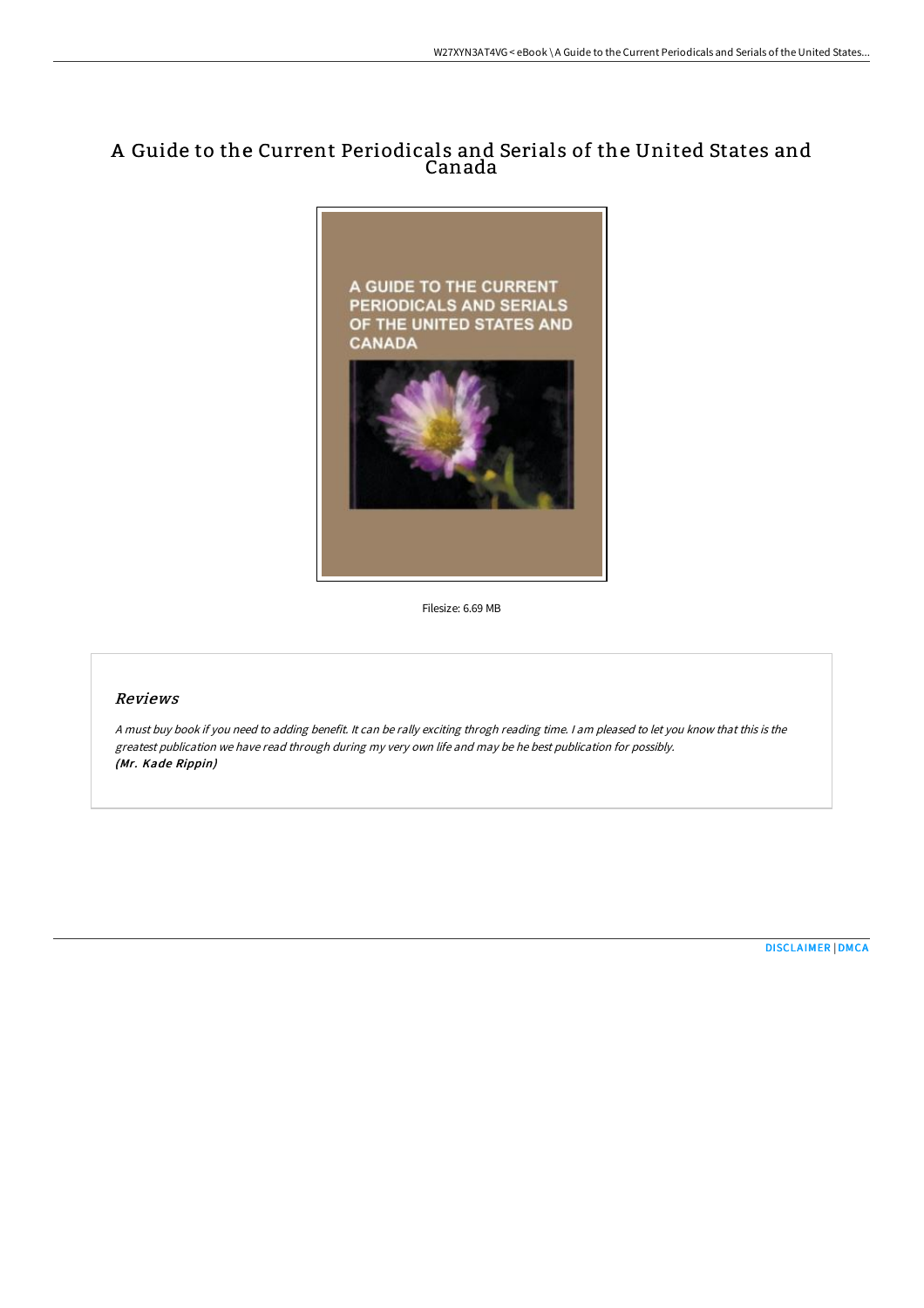## A GUIDE TO THE CURRENT PERIODICALS AND SERIALS OF THE UNITED STATES AND CANADA



To save A Guide to the Current Periodicals and Serials of the United States and Canada eBook, you should refer to the button under and save the file or gain access to other information that are relevant to A GUIDE TO THE CURRENT PERIODICALS AND SERIALS OF THE UNITED STATES AND CANADA ebook.

RareBooksClub. Paperback. Book Condition: New. This item is printed on demand. Paperback. 36 pages. Original publisher: Moffett Field, Calif. : National Aeronautics and Space Administration, Ames Research Center : US Army Aviation Systems Command, Aviation Research and Technology Activity ; Springfield, Va. : For sale by the National Technical Information Service, 1989 OCLC Number: (OCoLC)25353317 Subject: Tilt rotor aircraft --Testing. Excerpt: . . . REFERENCES 1 ) Hall, W. E. : Prop-Rotor Stability at High Advance Ratios. J. American Helicopter Soc. , vol. 11, no. 2, 1966, pp. 11- 26. 2) Edenborough, H. K.: Investigation of Tilt Rotor VTOL Aircraft Rotor-Pylon Stability. AIAA Paper 67-17, presented at the 5th Aerospace Sciences Meeting, New York, N. Y. , Jan. 23-26, 1967; and Journal of Aircraft 5 (6), March-April 1968. 3) Popelka, D.; Sheffler, M.; and Bilger, J.: Correlation of Test and Analysis for the 1 5-Scale V-22 Aeroelastic Model. J. American Helicopter Sot. , vol. 32, no. 2, 1987, pp. 21-33. 4 ) Ormiston, R. A. ; Warmbrodt, W. G.; Hodges, D. H.; and Peters, D. A.: Rotorcraft Aeroelastic Sta-bility. Presented at the NASA Army Rotorcmft Technology Conference, NASA Ames Research Center, California, March 17-19, 1987. Also NASA CP-2495, I988, vol. I, pp. 353-529. 5 ) Johnson, W. ; Lau, B. H. ; and Bowles, J. V. : Calculated Performance, Stability, and Maneuverability of High-Speed Tilting-Prop-Rotor Aircraft. NASA TM-88349, 1986. 6) Alexander, H. R.; Maisel, M. D.; and Giulianetti, D. J. : The Development of Advanced Technology Blades for Tiltrotor Aircraft. Presented at the 1 lth European Rotorcraft Forum, London, England, Sept. 10-13, 1985. 7 ) Acree, C. W. ; and Tischler, M. B. : Using Frequency-Domain Methods to Identify XV-15 Aeroelastic Modes. Presented at the SAE...

 $\mathbb{R}$ Read A Guide to the Current [Periodicals](http://techno-pub.tech/a-guide-to-the-current-periodicals-and-serials-o.html) and Serials of the United States and Canada Online ଈ Download PDF A Guide to the Current [Periodicals](http://techno-pub.tech/a-guide-to-the-current-periodicals-and-serials-o.html) and Serials of the United States and Canada